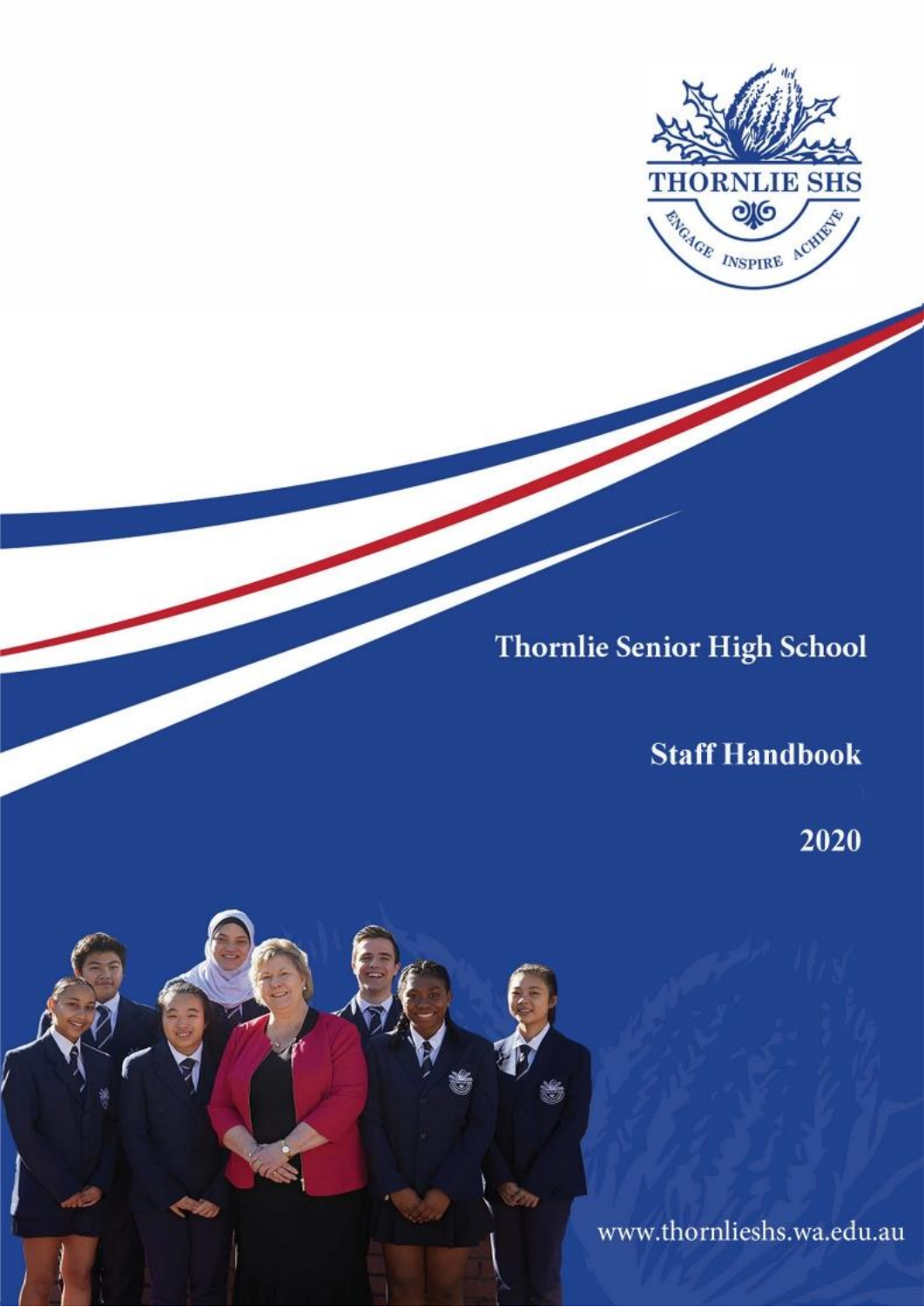Every student deserves a great teacher, not by chance, but by design. Who can disagree with that? Who doesn't believe that every student, in every classroom, deserves to be educated in ways that build his or her confidence and competence? Let's take apart that sentence and explore some of the thinking behind each word or phrase.

- **Every student** (not just some students, such as those who are lucky enough to live on a street that allows them to attend an amazing school)
- deserves (yes, we believe that students have the right to a quality education)
- a great teacher (one who develops strong relationships, knows his or her content and how to teach it, and evaluates his or her impact. This is where a lot of debate enters the picture because people differ in their understanding of what great teachers do and how they think)
- not by chance (meaning that we have to move beyond the luck of the draw that permeates much of the educational landscape. Children's education should not be left to chance, with one year being amazing and another average or awful. Further, children's education should be left not to whatever sense of challenge or level of education a teacher may have, but to an appropriate high level of challenge and expectation)
- *but by design* (yes, there are learning designs that work, when used at the right time. In fact the literature is awash with evidence of designs that work and those that do not work)

- Visible Learning for Literacy (2016) Fisher, Frey, Hattie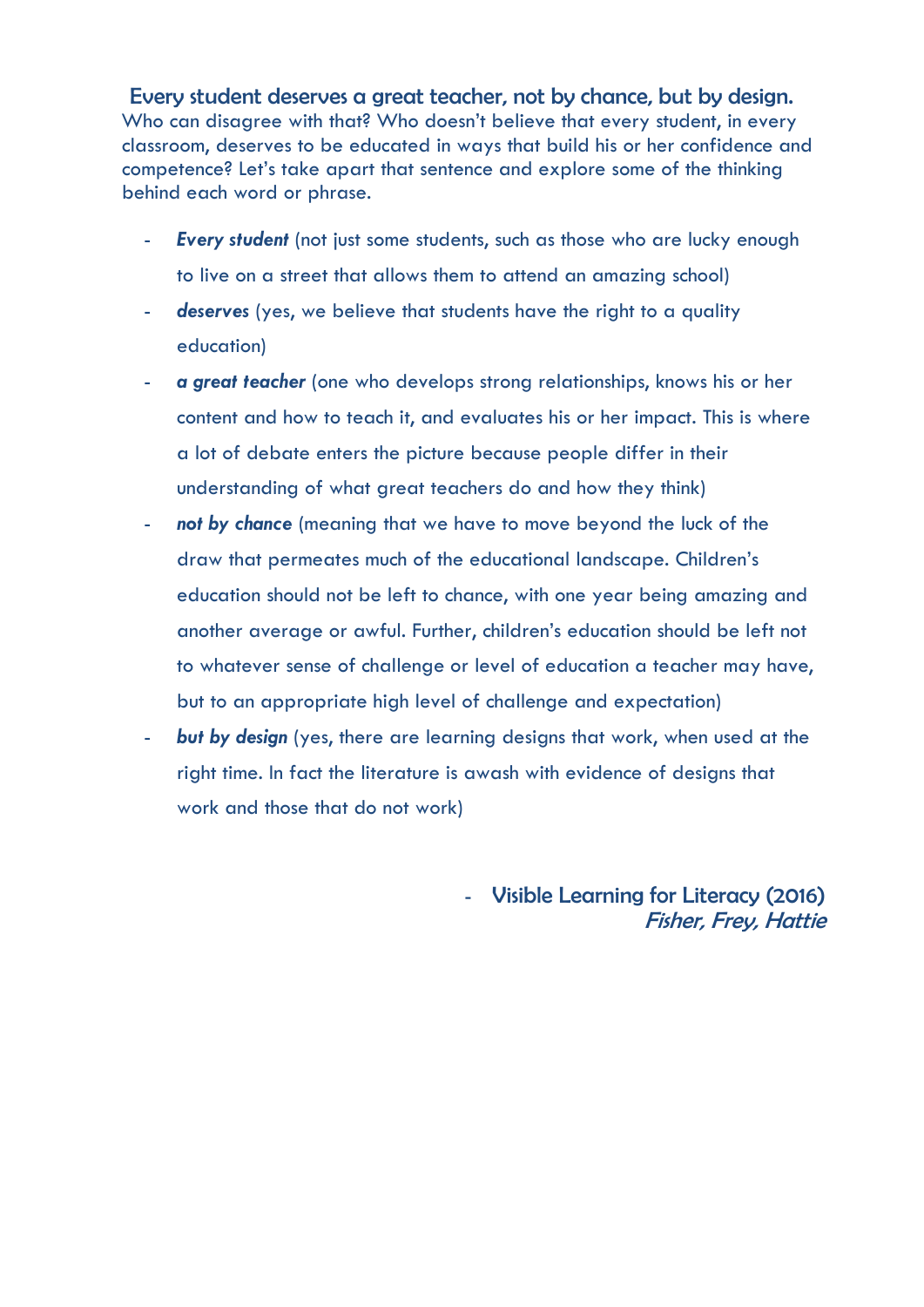#### **Document Version Control**

| Version | Reason                                                                                                                                                 | <b>Editor</b>  | <b>Date</b>       |  |
|---------|--------------------------------------------------------------------------------------------------------------------------------------------------------|----------------|-------------------|--|
|         | <b>Original Document</b>                                                                                                                               | Lauren Findlay | May 2017          |  |
| 1.0     | Corrections/Update                                                                                                                                     | Lauren Findlay | August 2017       |  |
| 1.1     | <b>Excursion Process Update</b>                                                                                                                        | Lauren Findlay | September 2017    |  |
| 1.2     | 2018 Update<br>Excursions, Good Standing, Mobile<br>Phone, Student Parking Policies;<br>Performance Management, Connect<br>Requirements, Committees.   | Lauren Findlay | 16 January 2018   |  |
| 1.3     | Performance Management<br>Addition of Level 3 & 4 Plans                                                                                                | Lauren Findlay | 23 January 2018   |  |
| 1.4     | Addition of Lockdown Policy                                                                                                                            | Lauren Findlay | 21 May 2018       |  |
| 1.5     | 2019 Update<br>Term dates, SDD<br>Priorities of Focus 2020<br>School Priorities 2018 to 2020<br>$\blacksquare$                                         | Paul Beecham   | 20 January 2019   |  |
| 1.6     | 2019 Update<br><b>OHS</b>                                                                                                                              | Paul Beecham   | 14 February 2019  |  |
| 1.7     | 2020 Update<br><b>Drug Education Policy</b><br><b>Staffing Update</b><br>Term dates, SDD<br>Priorities of Focus 2020<br>School Priorities 2018 to 2020 | Paul Beecham   | 1st February 2020 |  |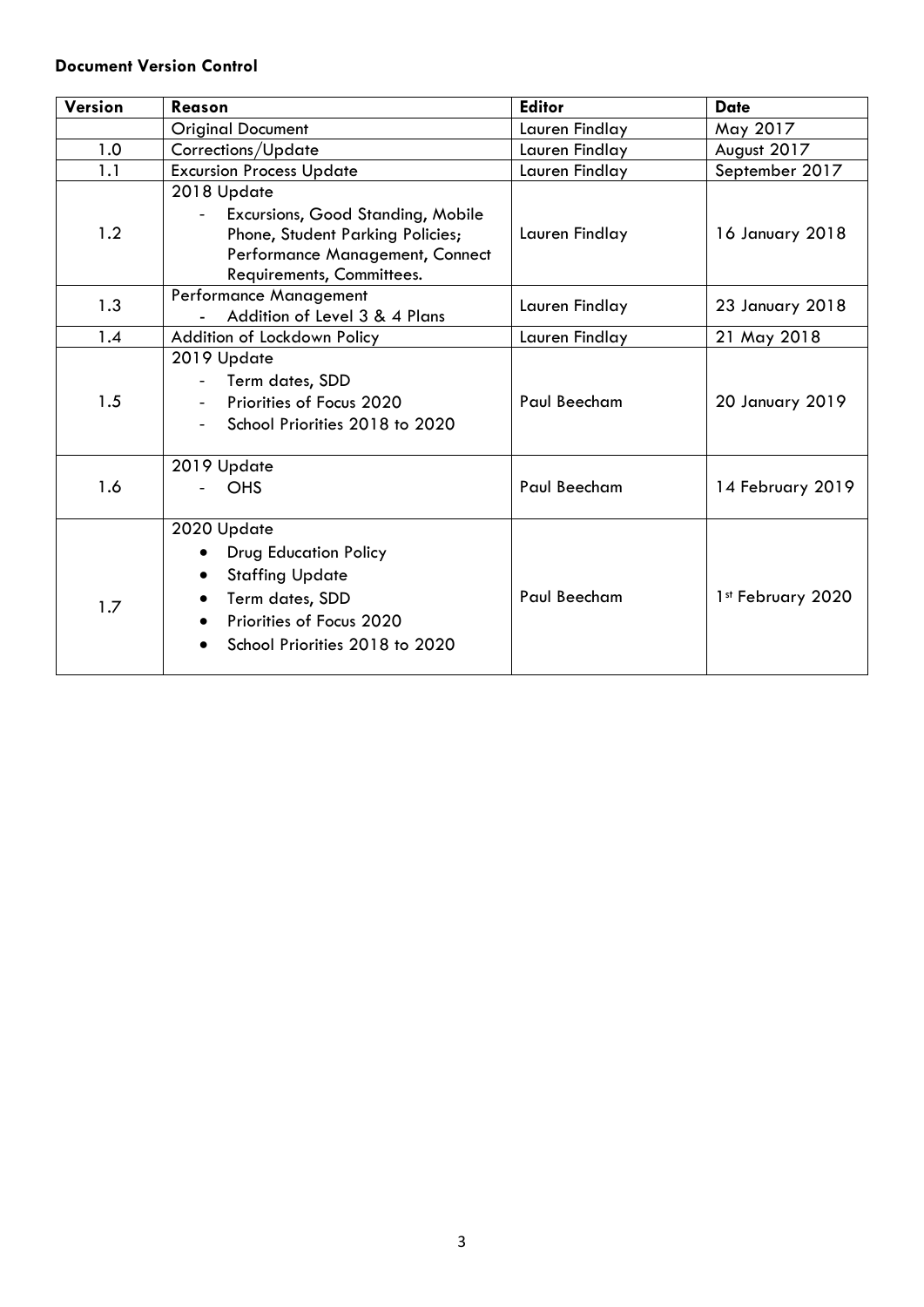#### **INDEX of Staff Handbook** It is an expectation that all staff have read the Staff Handbook. It is a useful source of important information

|           | that is crucial to the effective and smooth running of the school.                                                    |              |
|-----------|-----------------------------------------------------------------------------------------------------------------------|--------------|
| 1.        | The index of the handbook is attached, so that you can locate information that is relevant to you.<br><b>Overview</b> | $\mathbf{z}$ |
| 1.1       |                                                                                                                       |              |
| 1.2       |                                                                                                                       |              |
| 1.3       |                                                                                                                       |              |
| 1.4       |                                                                                                                       |              |
| 1.5       |                                                                                                                       |              |
| 1.6       |                                                                                                                       |              |
| 1.7       |                                                                                                                       |              |
| 1.8       |                                                                                                                       |              |
| 1.9       |                                                                                                                       |              |
| 1.10      |                                                                                                                       |              |
|           | and the control of the control of the control of the control of the control of the control of<br>2. Administration    | 14           |
| 2.1       |                                                                                                                       |              |
| 2.2       |                                                                                                                       |              |
| 2.3       |                                                                                                                       |              |
| 2.4       |                                                                                                                       |              |
| 2.5       |                                                                                                                       |              |
| 2.6       |                                                                                                                       |              |
| 2.7       |                                                                                                                       |              |
| 2.8       |                                                                                                                       |              |
| 2.9       |                                                                                                                       |              |
| 2.10      |                                                                                                                       |              |
| 2.11      |                                                                                                                       |              |
| 2.12      |                                                                                                                       |              |
| 2.13      |                                                                                                                       |              |
| 2.14      |                                                                                                                       |              |
| 2.15      |                                                                                                                       |              |
| 2.16      |                                                                                                                       |              |
| 2.17      |                                                                                                                       |              |
| 2.18      |                                                                                                                       |              |
| 2.19      |                                                                                                                       |              |
| 2.20      |                                                                                                                       |              |
| 2.21      |                                                                                                                       |              |
| 2.22      |                                                                                                                       |              |
| 2.23      |                                                                                                                       | 43           |
| 3.<br>3.1 | <b>Financial &amp; Human Resources Policy and Procedures</b>                                                          | 46           |
| 3.2       |                                                                                                                       |              |
| 3.3       |                                                                                                                       |              |
|           |                                                                                                                       |              |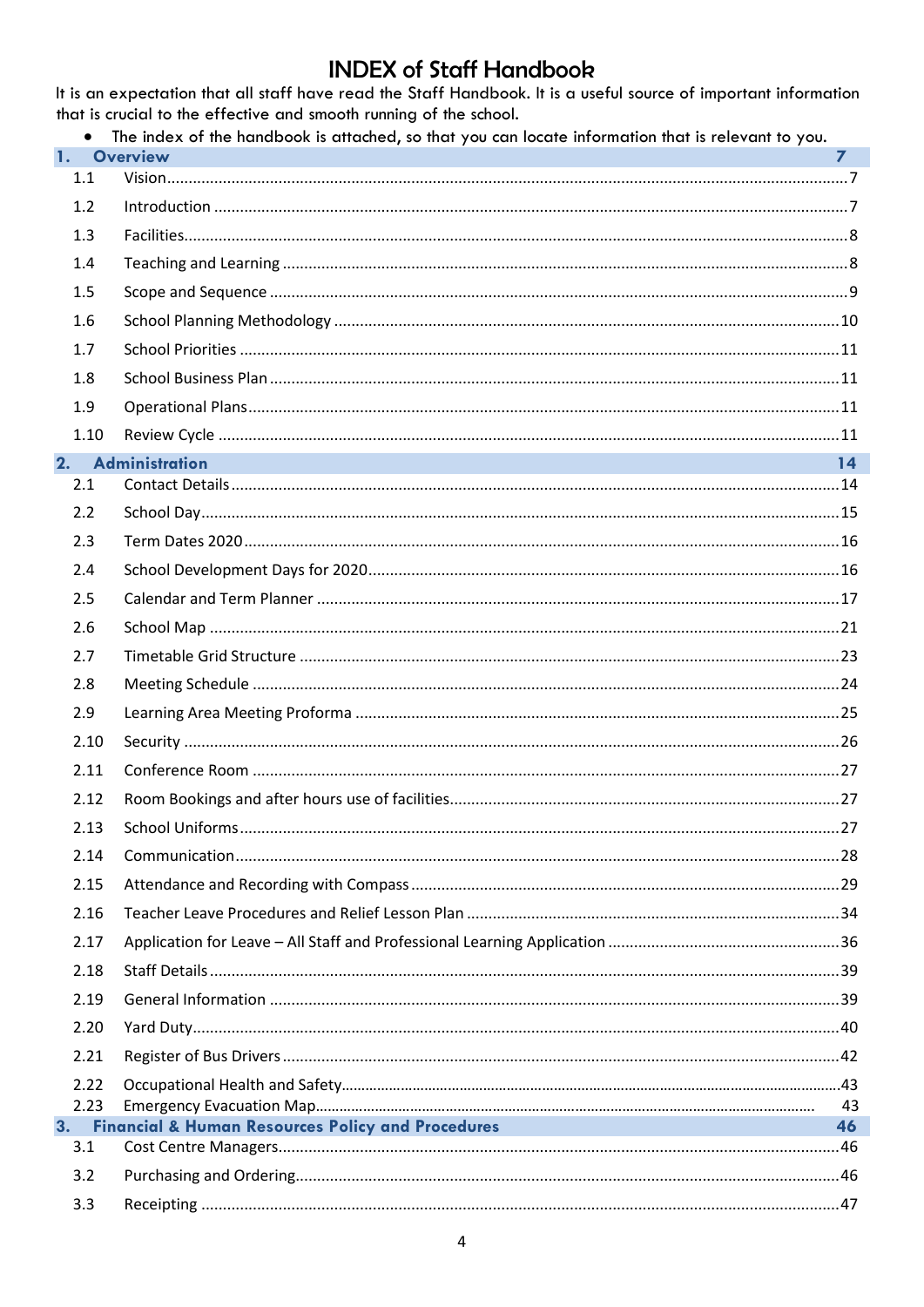| 3.4   |                                                                                                                                                                                                                                                       |    |
|-------|-------------------------------------------------------------------------------------------------------------------------------------------------------------------------------------------------------------------------------------------------------|----|
| 3.5   |                                                                                                                                                                                                                                                       |    |
| 3.6   |                                                                                                                                                                                                                                                       |    |
| 3.7   |                                                                                                                                                                                                                                                       |    |
| 3.8   |                                                                                                                                                                                                                                                       |    |
| 3.9   |                                                                                                                                                                                                                                                       |    |
| 3.10  |                                                                                                                                                                                                                                                       |    |
| 3.11  |                                                                                                                                                                                                                                                       |    |
| 3.12  |                                                                                                                                                                                                                                                       |    |
| 3.13  |                                                                                                                                                                                                                                                       |    |
|       | 4. Organisation                                                                                                                                                                                                                                       | 55 |
| 4.1   |                                                                                                                                                                                                                                                       |    |
| 4.2   |                                                                                                                                                                                                                                                       |    |
| 4.3   |                                                                                                                                                                                                                                                       |    |
| 4.4   |                                                                                                                                                                                                                                                       |    |
| 4.5   |                                                                                                                                                                                                                                                       |    |
| 4.6   |                                                                                                                                                                                                                                                       |    |
| 4.7   |                                                                                                                                                                                                                                                       |    |
| 4.8   |                                                                                                                                                                                                                                                       |    |
| 4.9   |                                                                                                                                                                                                                                                       |    |
| 5.    | e de la construcción de la construcción de la construcción de la construcción de la construcción de la construcción<br>En la construcción de la construcción de la construcción de la construcción de la construcción de la const<br><b>Behaviour</b> | 81 |
| 5.1   |                                                                                                                                                                                                                                                       |    |
| 5.2   |                                                                                                                                                                                                                                                       |    |
| 5.3   |                                                                                                                                                                                                                                                       |    |
| 5.4   |                                                                                                                                                                                                                                                       |    |
| 5.5   |                                                                                                                                                                                                                                                       |    |
| 5.6   |                                                                                                                                                                                                                                                       |    |
| 6.    | Academic                                                                                                                                                                                                                                              | 86 |
| 6.1   |                                                                                                                                                                                                                                                       |    |
| 6.2   |                                                                                                                                                                                                                                                       |    |
| 6.3   |                                                                                                                                                                                                                                                       |    |
| 6.4   |                                                                                                                                                                                                                                                       |    |
| 6.5   |                                                                                                                                                                                                                                                       |    |
| 6.6   |                                                                                                                                                                                                                                                       |    |
| 6.7   |                                                                                                                                                                                                                                                       |    |
| 6.8   |                                                                                                                                                                                                                                                       |    |
| 6.9   |                                                                                                                                                                                                                                                       |    |
| 7.    | <b>Enrichment</b>                                                                                                                                                                                                                                     | 96 |
| 7.1   |                                                                                                                                                                                                                                                       |    |
| 7.2   |                                                                                                                                                                                                                                                       |    |
| 7.2.3 |                                                                                                                                                                                                                                                       |    |
| 7.3   |                                                                                                                                                                                                                                                       |    |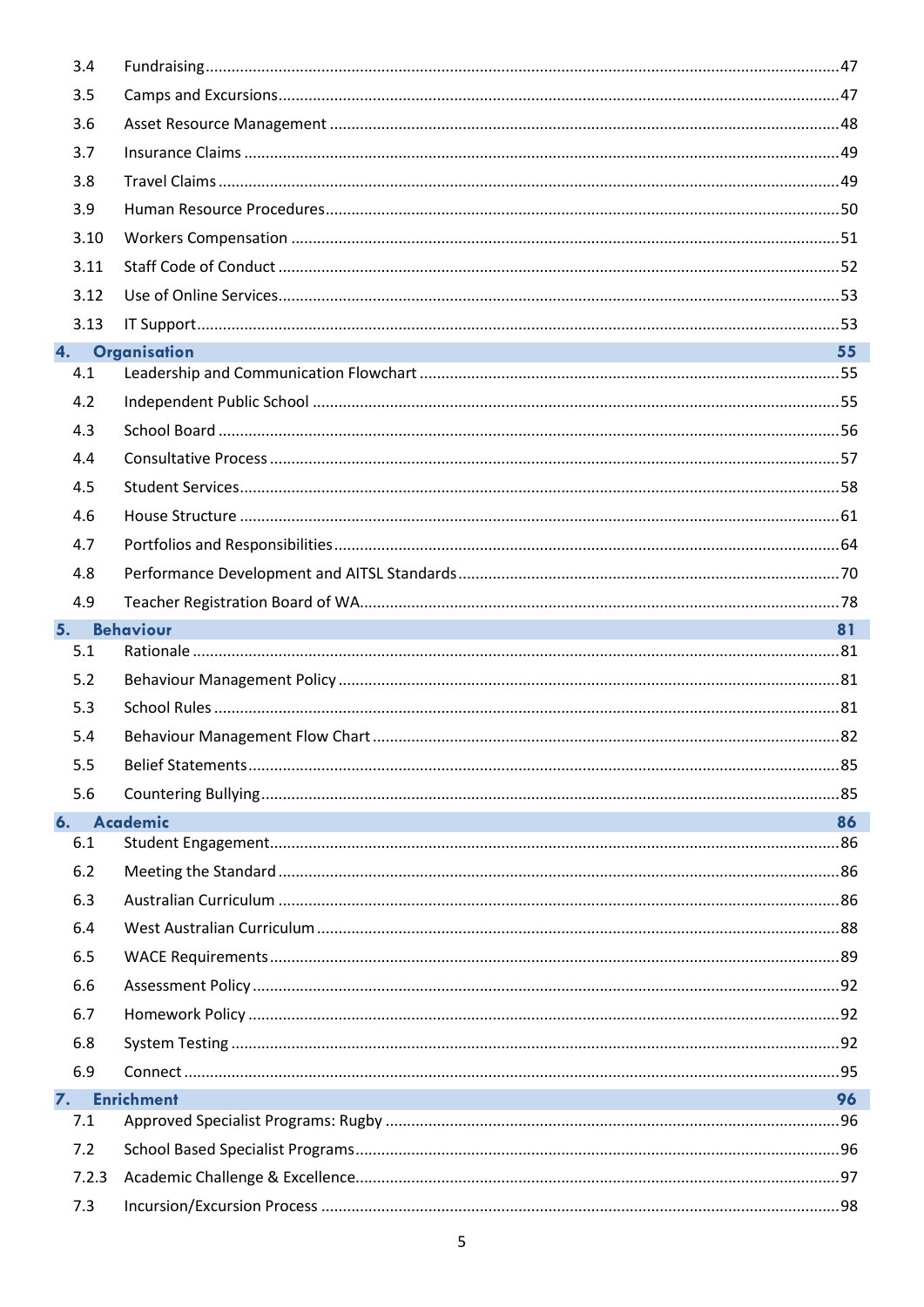| 8.  |      | <b>Appendix: Policy Documents</b> | 100 |
|-----|------|-----------------------------------|-----|
| 8.1 |      |                                   |     |
| 8.2 |      |                                   |     |
| 8.3 |      |                                   |     |
| 8.4 |      |                                   |     |
| 8.5 |      |                                   |     |
| 8.6 |      |                                   |     |
| 8.7 |      |                                   |     |
| 8.8 |      |                                   |     |
| 8.9 |      |                                   |     |
|     | 8.10 |                                   |     |
|     | 8.11 |                                   |     |
|     | 8.12 |                                   |     |
|     | 8.13 |                                   |     |
|     | 8.14 |                                   |     |
|     |      |                                   |     |

Performance Develoment and Review Documents 9.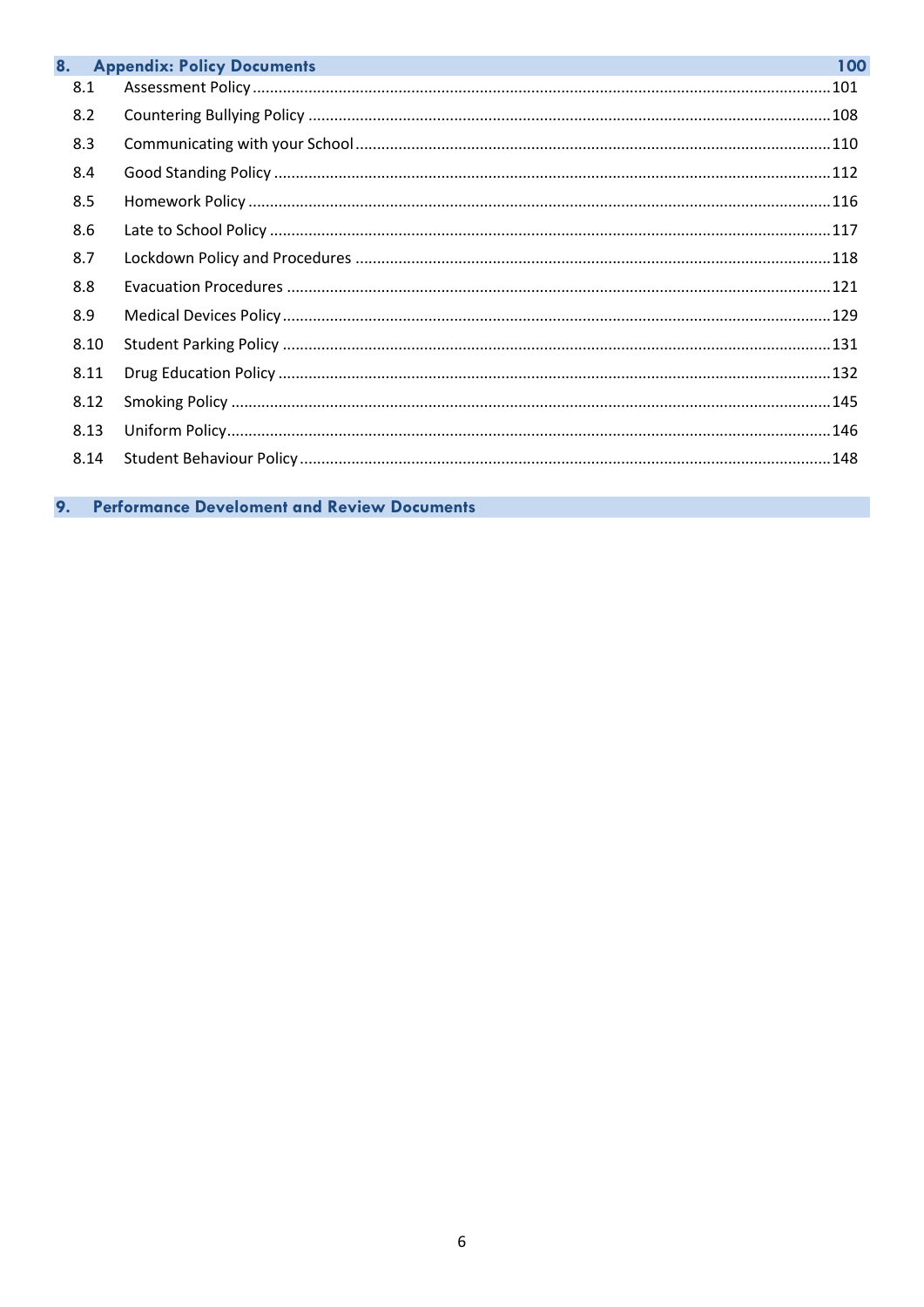### <span id="page-6-0"></span>**1. Overview**

The Thornlie Senior High School Staff Handbook is compiled for the benefit of all staff. The Handbook is designed to be a comprehensive directory of the life, work and organisation of the school. It is also a formal statement of the expectations that the School has of its entire staff.

#### **1.1 Vision**

#### **Engage, Inspire, Achieve**

<span id="page-6-1"></span>Thornlie Senior High School is a comprehensive senior high school. It offers its community a broad range of educational opportunities that reflect the social, academic and vocational needs and aspirations of each student.

Our students fulfil their aspirations working in an environment that emphasises the importance of respectful relationships and the achievement of personal best.

### **1.2 Introduction**

<span id="page-6-2"></span>We are a proud Independent Public Secondary School with over four decades of experience in providing a successful education to our 1200 Year 7 to 12 students, helping them to identify their aspirations and to achieve their personal goals.

We value well established educational traditions set by past teachers, parents and students and we are passionate in our desire to use the latest research and learning strategies to prepare our students for the 21st Century. We know where we are going and how to get there.

We recognise that the world around us is changing and we are changing with it. Our students come to us from many different backgrounds, but they leave with one thing in common - a great education and a significant head start in life. Our students develop the skills they need to adapt and thrive in a future that is challenging, interesting and dynamic.

In Years 7 to 10, students have access to outstanding programs, including an Approved Specialist Rugby Program, as well as information technology and academic excellence programs. Students also excel in the extra-curricular opportunities offered in our cheer leading, Japanese, music, art and numerous sport programs.

In Years 11 and 12 students have a wealth of opportunities to follow their career and aspirational study options. Our tertiary entrance (ATAR) courses are well supported by local universities and our outstanding vocational education and training (VET) courses, combined with general studies and a focus on the big picture, ensures our students are well prepared for life beyond school. Thornlie SHS is accredited as a Registered Training Organisation.

Supported by an active P & C and School Board we believe success is all about the individual working effectively with the school and wider community. A dedicated staff and close ties with local industry and the community ensures we provide personalised programs that capture different interests and nurture the potential in every student. We play to our students' personal strengths and give them the support to develop their talents and abilities. For some, it's a matter of helping them create ambitions and dreams. For others, it's about realising those dreams and ambitions.

At Thornlie Senior High School our approach to visible learning is a little different, and our students are reaping the rewards. Our city, our country and our global community are changing and Thornlie Senior High School is changing with it.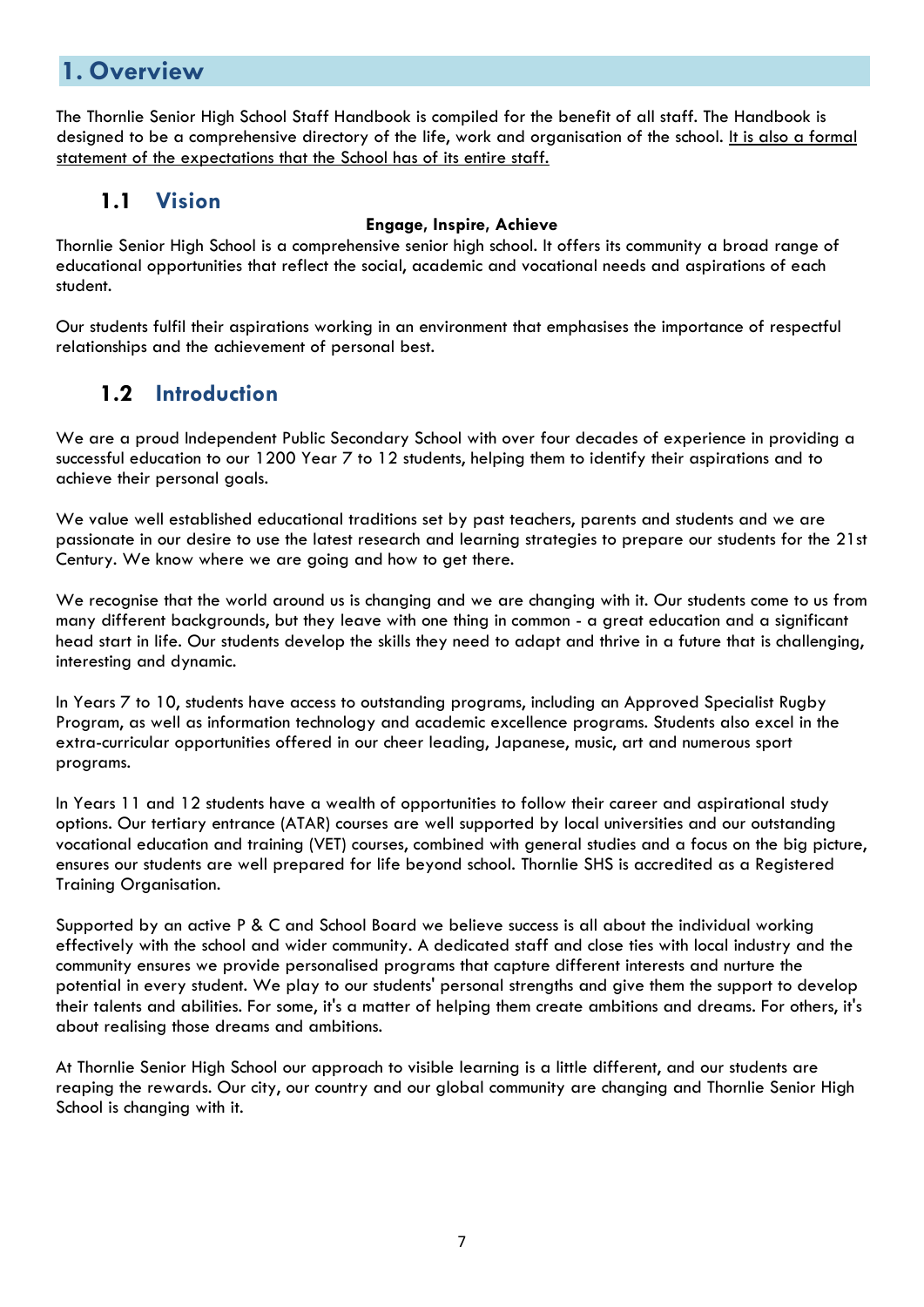#### **1.3 Facilities**

<span id="page-7-0"></span>Thornlie Senior High School is located 16 kilometers south east of Perth and caters for students in Years 7 to 12.

Our school takes a holistic approach to education and is concerned with the academic, social and physical progress and wellbeing of all our students. As a specialist sports school we offer scholarships to students wishing to join these exciting programs. Our Specialist Program in Rugby is available by application and a highly competitive selection process.

We offer student-centred learning programs, integrating information technology across our curriculum. Our students have access to an Academic Excellence Pathway and a comprehensive music program and Netball Scholarship.

Strong links with further education providers offers our students successful academic pathways leading to university entry and a broad range of vocational pathways leading to employment and further training. Thornlie Senior High School is a Registered Training Organisation (RTO) and provides nationally recognised qualifications from Certificate I to Certificate II in a range of industries.

Our students benefit from the latest technology and modern facilities including a commercial kitchen and wellappointed Gymnasium and Performing Arts Centre.

The school has a well-developed focus on pastoral care, catering to the needs of each student. All of our students belong to communities that comprise of an allocated Home Room and House.

### **1.4 Teaching and Learning**

<span id="page-7-1"></span>Thornlie Senior High School utilises a shared Teaching and Learning Framework, which guides all teaching and learning across our school and community. Our school is influenced by the research of John Hattie's Visible Learning, focusing on the impacts on student achievement.

Our learning culture is sustained and developed school-wide priorities in Literacy and Numeracy, ICT and STEM that link to learning. Learning Areas and specific Committees explore concepts around learning and guide the development of learning in our community. The Curriculum Committee leads the way in innovation and pedagogical practices to meet the needs of the learner of today. This committee is comprised of representatives from various Learning Areas who provide a link between pedagogy and curriculum and are the conduit in supporting other classroom teachers in the development of teaching and learning approaches linked specifically to the domain areas.

Extensive research and innovation is driven by the work of the STEM, ICT and Positive Behaviour Supports Working Parties and Committees. The recent work of the Health and Well-Being Committee ensures a high care environment for staff and students at Thornlie SHS.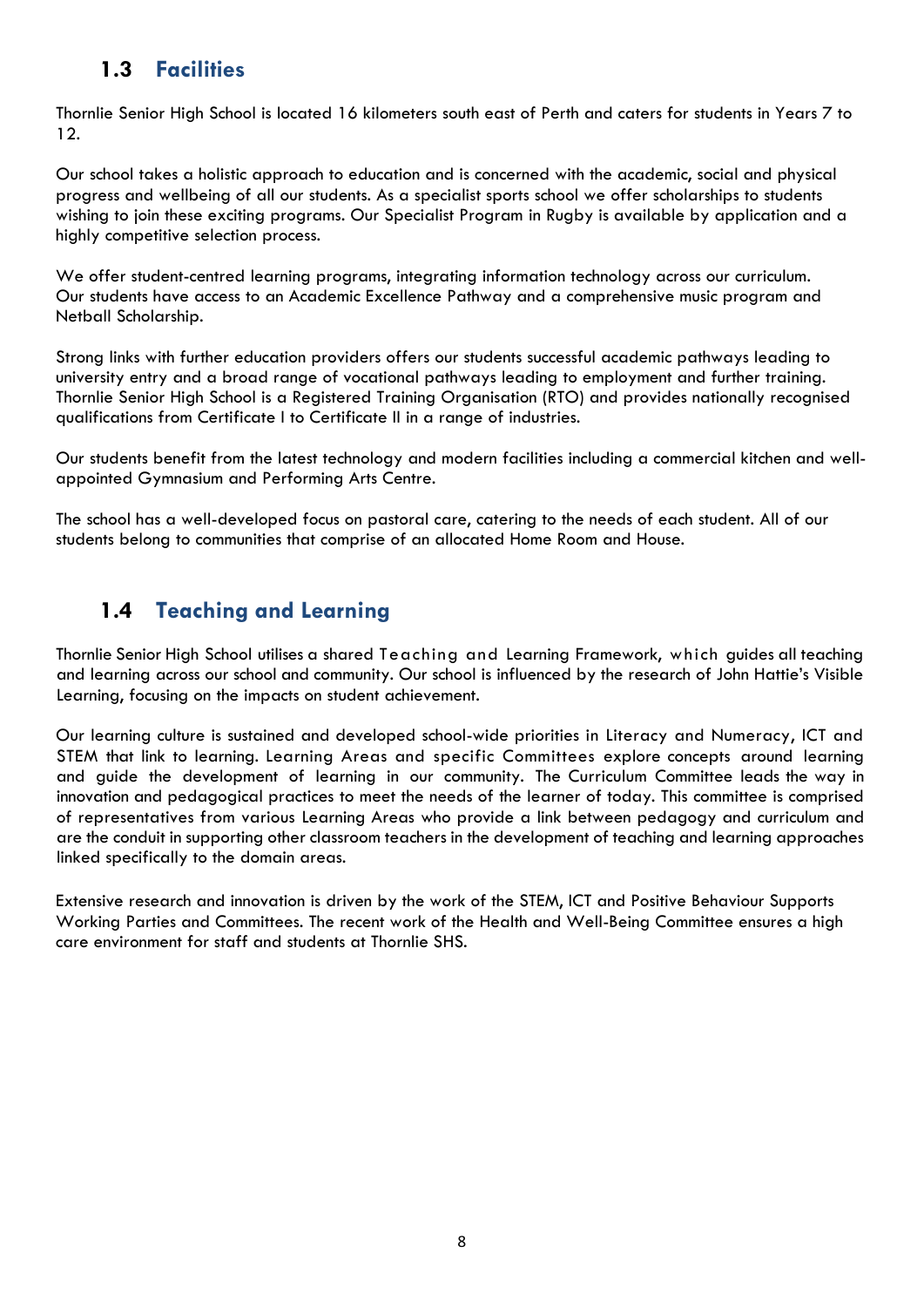## <span id="page-8-0"></span>**1.5 Scope and Sequence**

| Scope and sequence - for development of the whole student over years 7 to 12 |                                                                     |                                                                             |                                                                             |                                                                                         |                                                                                                                                |                                                                                                                                |
|------------------------------------------------------------------------------|---------------------------------------------------------------------|-----------------------------------------------------------------------------|-----------------------------------------------------------------------------|-----------------------------------------------------------------------------------------|--------------------------------------------------------------------------------------------------------------------------------|--------------------------------------------------------------------------------------------------------------------------------|
|                                                                              | Year <sub>7</sub>                                                   | Year 8                                                                      | Year 9                                                                      | Year 10                                                                                 | Year 11                                                                                                                        | Year 12                                                                                                                        |
| <b>Transition</b>                                                            | Orientation Day                                                     | Orientation Day                                                             | Career Ed<br><b>Goal Setting</b>                                            | Career Ed<br><b>US Course</b><br>Counselling<br>Interviews for VET<br>Work Experience   | Competency Based<br>Education - Study<br><b>Skills</b>                                                                         | <b>Competency Based</b><br>Education - Study<br><b>Skills</b>                                                                  |
| Pastoral<br>Care                                                             | Year 7 Coordinator<br>Deputy: Student<br>Welfare                    | Year 8 Coordinator<br>Deputy: Student<br>Welfare                            | Year 9 Coordinator<br>Deputy: Student<br>Welfare                            | Year 10 Coordinator<br>Deputy: Student<br>Welfare                                       | Year 11 Coordinator<br>Deputy: Senior School                                                                                   | Year 12 Coordinator<br>Deputy: Senior School                                                                                   |
| Curriculum<br>Progression                                                    | <b>Australian Curriculum</b><br><b>NAPLAN</b><br>Academic Challenge | <b>Australian Curriculum</b><br><b>Academic Extension</b>                   | <b>Australian Curriculum</b><br><b>NAPLAN</b><br><b>Academic Extension</b>  | Australian Curriculum<br><b>Big Picture</b><br><b>Academic Extension</b><br><b>OLNA</b> | <b>ATAR</b><br><b>Big Picture</b><br>VET/ General<br>Foundation<br><b>OLNA</b>                                                 | <b>ATAR</b><br><b>Big Picture</b><br>VET/ General<br>Foundation<br><b>OLNA</b>                                                 |
| Literacy/Numeracy Support and STEM<br>Literacy/Numeracy Support and STEM     |                                                                     | Literacy/Numeracy Support and STEM                                          |                                                                             |                                                                                         |                                                                                                                                |                                                                                                                                |
| Pathways                                                                     | Year 7<br>Learning Team                                             | Course 1 Year 8<br>Course 2 Year 8<br>Additional support<br>Smaller classes | Course 1 Year 9<br>Course 2 Year 9<br>Additional support<br>Smaller classes | Course 1 Year 10<br>Course 2 Year 10<br>Additional support<br>Smaller classes           | <b>ATAR</b><br>General<br>Traineeship                                                                                          | <b>ATAR</b><br>General<br>Traineeship                                                                                          |
|                                                                              | Academic Challenge                                                  | Academic Excellence                                                         | Academic Excellence                                                         | Academic Excellence                                                                     |                                                                                                                                |                                                                                                                                |
| <b>Student</b><br>Support                                                    | <b>Student Services</b><br>Team                                     | <b>Student Services</b><br>Team                                             | <b>Student Services</b><br>Team                                             | <b>Student Services</b><br>Team                                                         | <b>Foundation courses</b><br>Maintain the<br>standard<br><b>WACE tracking</b><br><b>Student Services</b><br>Team<br>Deputy: SS | <b>Foundation courses</b><br>Maintain the<br>standard<br><b>WACE tracking</b><br><b>Student Services</b><br>Team<br>Deputy: SS |
|                                                                              | <b>Education Assistants</b><br>International Coord.                 | <b>Education Assistants</b><br>International Coord.                         | <b>Education Assistants</b><br>International Coord.                         | <b>Education Assistants</b><br>International Coord.                                     | <b>Education Assistants</b><br>International Coord.                                                                            | <b>Education Assistants</b><br>International Coord.                                                                            |
| <b>VET</b>                                                                   |                                                                     |                                                                             |                                                                             | Course Advisory Day<br><b>Course Counselling</b><br>Program                             | Range of Cert II<br>Traineeship<br>Workplace Learning                                                                          | Range of Cert II<br>Traineeship<br>Workplace Learning                                                                          |
|                                                                              |                                                                     |                                                                             | Year 10/11/12 VET Coordinator                                               |                                                                                         |                                                                                                                                |                                                                                                                                |
| Exit<br><b>Strategy</b>                                                      | Transfer                                                            | Transfer                                                                    | Transfer                                                                    | Transfer<br>Apprenticeship<br>Training provider<br><b>Endorsed Programs</b>             | Transfer<br>Apprenticeship<br>Training provider<br><b>Endorsed Programs</b>                                                    | WACE<br>WASSA<br>Uni / Further training<br>Employment<br><b>Endorsed Programs</b>                                              |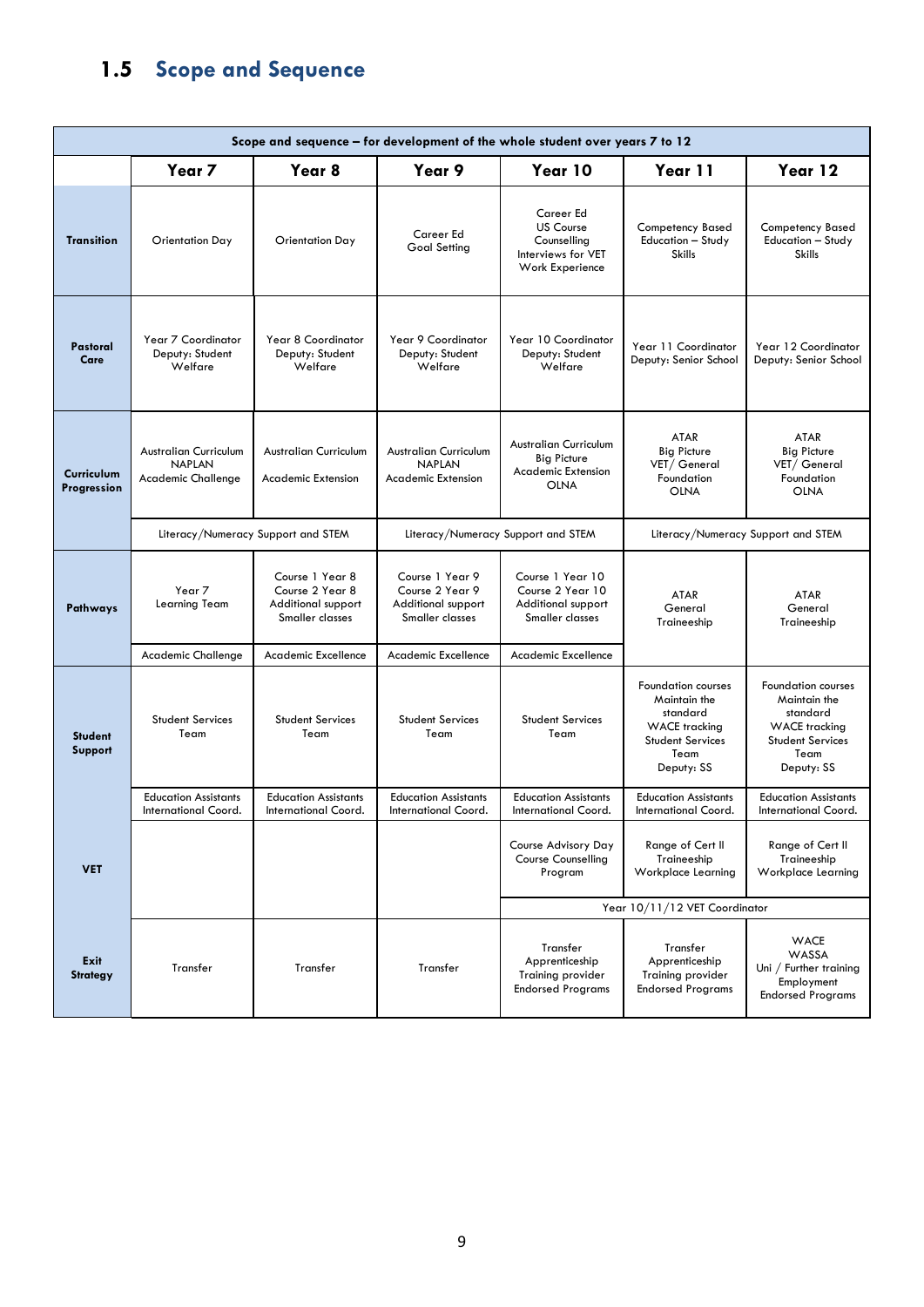### **1.6 School Planning Methodology**

<span id="page-9-0"></span>Thornlie Senior High School's Strategic Plan, Operational Plan and Department level plans have direct links to the Department of Education Mission and Strategic Plan for WA Public Schools 2016 – 2019 and the Director General's Focus 2020 document.

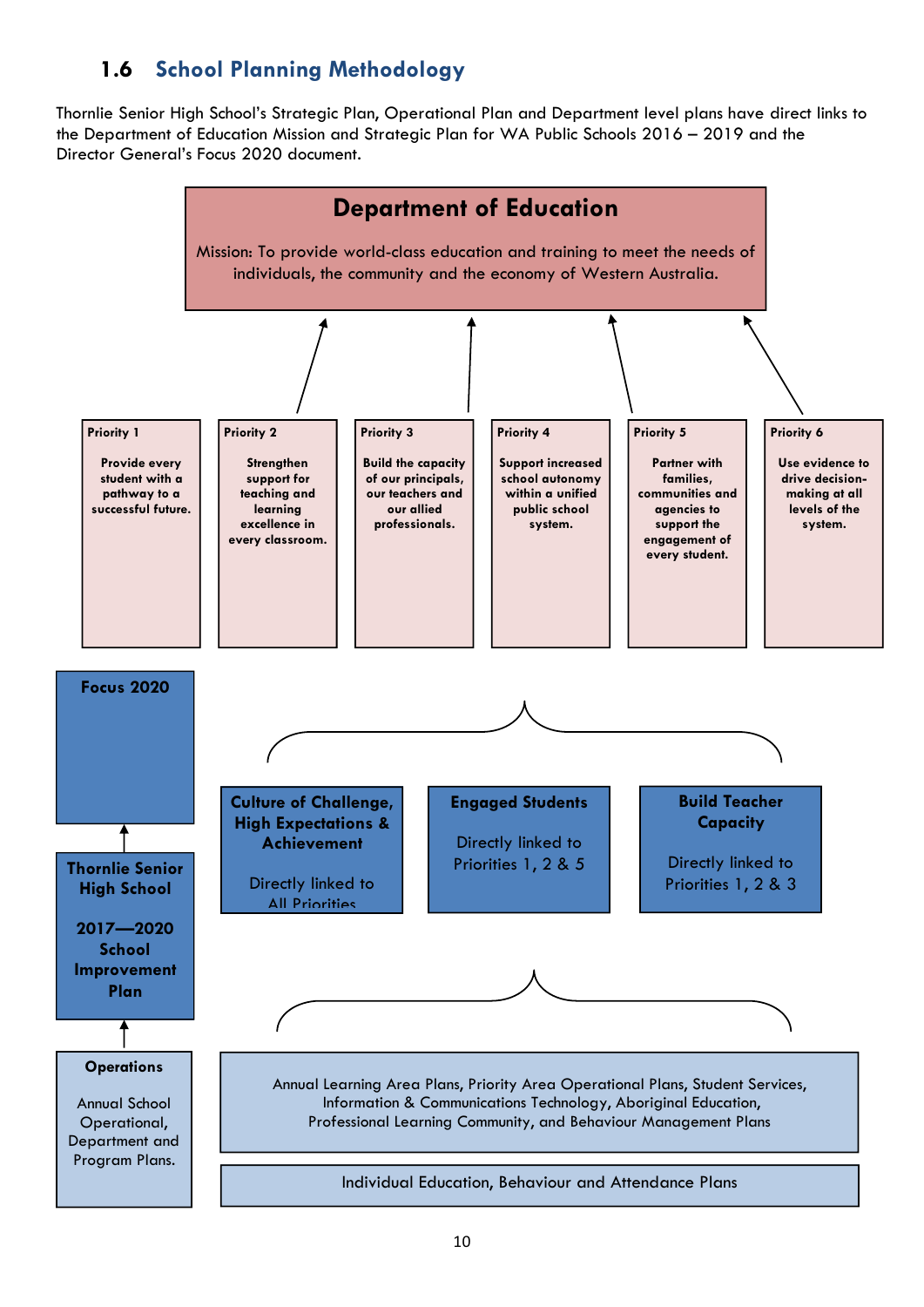### <span id="page-10-0"></span>**1.7 School Priorities**

Priorities are based on quality analysis of systemic data collected in the previous year. The progress and results relating to Priorities are reported to the School Board annually and included in the Annual Report that is published by the end of Term 1 each year.

#### **School Priorities for 2018 to 2020**

- **Develop a culture of challenge, high expectations and achievement**
- **Increase staff capacity**
- **Increase student engagement**

<span id="page-10-1"></span>With the creation of our new Business Plan for 2020 and on, these priorities will soon be updated.

#### **1.8 School Business Plan**

As an Independent Public School our School Development Plan has now become a Business Plan. This incorporates our Operational Plans and an overview of our One Line Budget. The Operational Plans are developed by all of the teachers working collaboratively and these plans are shared with the School Board. One of the roles of the School Board is to review and endorse this plan. The completed Business Plan is then co-signed by the Principal, the Chair of the School Board and Ms Lisa Rodgers, Director General of Education in Western Australia.

The Thornlie Senior High School Business Plan 2018 - 2020 is available through the Schools Online Department website.

#### <span id="page-10-2"></span>**1.9 Operational Plans**

Thornlie Senior High School's Operational Plans are based around teaching strategies and resourcing for the different learning areas. These are developed after reviewing data collected in different learning areas across the course of the year.

The data is collected from a range of sources including NAPLAN, OLNA testing, WACE and VET data, as well as teacher judgments and formative assessments conducted throughout the year. These Plans identify strategies, resourcing, timelines and methods of monitoring data collected that will enable Thornlie staff to effectively plan for improving student outcomes. These plans also identify specific focus areas throughout the school that have been identified as areas of specific need.

Learning Areas, Programs and Focus Area Committees will document Operational Plans and make those plans available in shared storage for Whole School Planning documentation. Operational Plans will identify priorities, targets and KPI's in order to meet school improvement targets.

#### <span id="page-10-3"></span>**1.10 Review Cycle**

The School Strategic Plan will align with the 3-year term of an Independent Public School Business Planning Cycle and was successfully evaluated by an Independent Review Group in 2019. Operational Plans will be reviewed and refined each year in conjunction with data from reporting, system testing, and WACE. Operational Plan targets should be tested for progress at 5 weekly intervals – twice per term – for a total of 8 reviews over the Operational Planning year.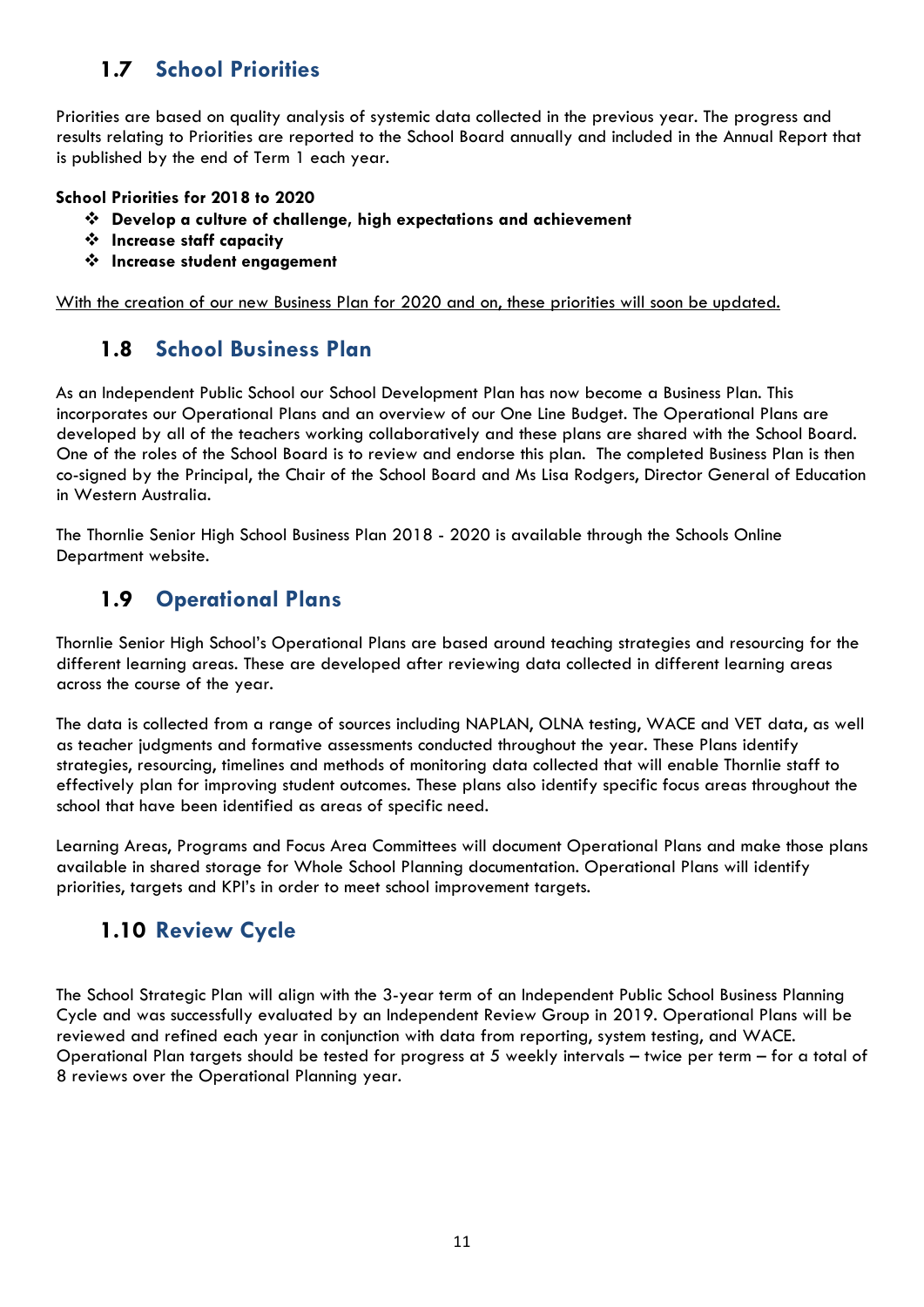#### **ANALYSIS AND REVIEW TIMELINE**

| <b>Timeframe</b><br>(time that process                | Self-Assessment                                                     | <b>Responsibility</b>                                                                                 | <b>Notes</b>                                                                                                   |  |  |
|-------------------------------------------------------|---------------------------------------------------------------------|-------------------------------------------------------------------------------------------------------|----------------------------------------------------------------------------------------------------------------|--|--|
| must be completed)                                    | <b>Process</b>                                                      |                                                                                                       |                                                                                                                |  |  |
|                                                       |                                                                     |                                                                                                       |                                                                                                                |  |  |
| Term 1<br>Week 0<br>(School Exec<br>Meeting)          | <b>School Review</b>                                                | <b>Executive Team</b>                                                                                 | Review Y12 results; Grade Report<br>Analysis, NAPLAN; OLNA;<br>Attendance; Behaviour for previous<br>year.     |  |  |
| Term 1<br>Week 0<br>(Senior<br>Management<br>Meeting) | Review of previous<br>year's achievement<br>data                    | <b>Senior Management</b>                                                                              | As Above                                                                                                       |  |  |
| Term 1<br>Week 3                                      | Semester 2 Review                                                   | <b>Executive Team, Senior</b><br>Management, Teaching<br><b>Staff, Student Services</b>               | The Semester 2 Review to be<br>completed by the end of the week.                                               |  |  |
| Term 1<br>Week 4                                      | Semester 2 Review                                                   | Principal, Deputy Principals<br><b>Manager Operations,</b><br><b>Manager Corporate</b><br>Services    | <b>Business Plan review and Annual</b><br>Report                                                               |  |  |
| Term 1<br><b>Weeks 3 - 5</b>                          | <b>Final Performance</b><br>Management 2019<br>Meeting and Sign off | All Staff                                                                                             | Review of Individual Performance<br>Development from 2018 cycle                                                |  |  |
| Term 1<br>Week 4                                      | <b>Operational Plans</b>                                            | Deputy Principals,<br>HOLAs, Managers,<br>Coordinators                                                | 1 year Operation Plans to be<br>completed by the end of this week.                                             |  |  |
| Term 1<br><b>Weeks 6 - 10</b>                         | <b>Whole School Data</b><br>Review                                  | Deputy Curriculum &<br>Senior School                                                                  | Distributed to all staff                                                                                       |  |  |
|                                                       | Performance<br>Development 'Self-<br>Reflection'                    | All Staff                                                                                             | Self-Reflection Meeting and<br>previous year's data.                                                           |  |  |
| Term 1<br>Week 7                                      | Annual Report                                                       | Principal                                                                                             | The Annual Report to be ready for<br>uploading to Schools Online                                               |  |  |
| Term 1                                                | <b>Review Policies</b><br>required                                  | <b>Coordinated by Deputies</b><br>with Manager Operations                                             | All school policies have a review<br>schedule to follow                                                        |  |  |
|                                                       |                                                                     |                                                                                                       |                                                                                                                |  |  |
| Term <sub>2</sub>                                     | <b>Whole School Data</b><br>Review                                  | Deputy Curriculum &<br>Senior School                                                                  | Distributed to all staff                                                                                       |  |  |
| <b>Weeks 1 - 3</b>                                    | Performance<br>Development<br>'Planning' Meeting                    | All Staff                                                                                             | Individual Improvement Plans to be<br>finalised and to align with the<br><b>Business and Operational Plans</b> |  |  |
| Term 2<br>Week 3                                      | Whole Day Exec<br><b>Review and Planning</b>                        | Principal, Deputy Principals<br>Manager of Operations,<br><b>Manager Corporate</b><br><b>Services</b> | <b>Business Plan review</b>                                                                                    |  |  |
| Term 2<br>Week 6                                      | Whole School Data<br>Review                                         | Deputy Curriculum &<br>Senior School                                                                  | Distributed to all staff                                                                                       |  |  |
| Term 2                                                | <b>Review Policies</b><br>required                                  | <b>Coordinated by Deputies</b><br>with Manager Operations                                             | All school policies have a review<br>schedule to follow                                                        |  |  |
| Term 2<br><b>End of Term</b>                          | Semester 1 Review<br>Years 11 & 12                                  | Deputy Curriculum &<br><b>HOLAs</b>                                                                   | LA Grades, Attendance, Behaviour,<br>WACE 11 Data                                                              |  |  |
| Term 2                                                | <b>Whole School Data</b>                                            | Deputy Curriculum &                                                                                   |                                                                                                                |  |  |
| Week 1                                                | Review                                                              | Senior School                                                                                         | Distributed to all staff                                                                                       |  |  |
| Term 2                                                | <b>Whole School Data</b>                                            |                                                                                                       |                                                                                                                |  |  |
| Week 6                                                | Review                                                              | Deputy Senior School                                                                                  | Distributed to all staff                                                                                       |  |  |